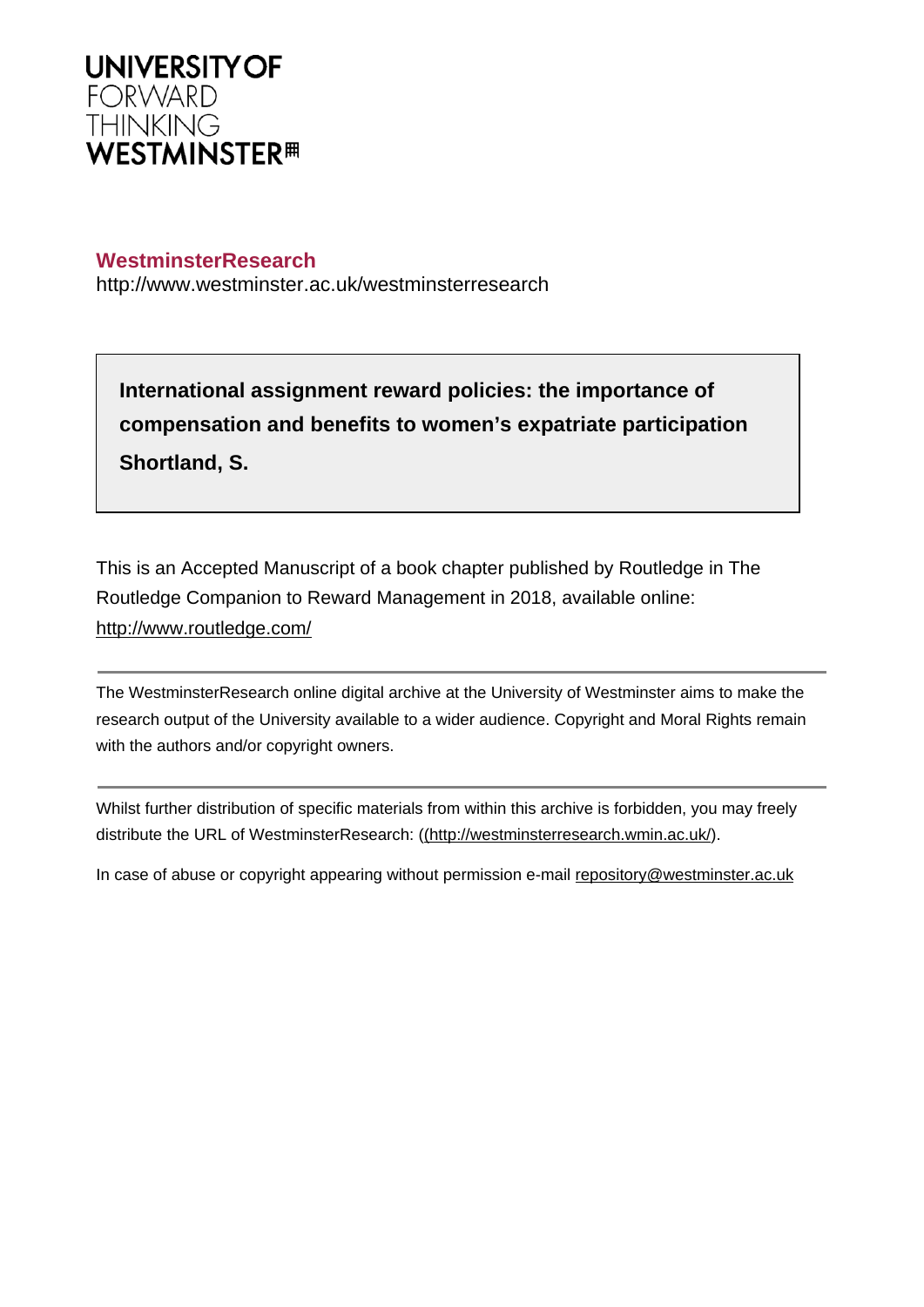# **International assignment reward policies: the importance of compensation and benefits to women's expatriate participation**

Dr Susan Shortland, Senior Lecturer in HRM, University of West London

# **Introduction**

Since the first studies on expatriate gender diversity were conducted, men have comprised the majority of expatriates (Altman and Shortland, 2008). Although around one-quarter of expatriate roles are held by women today (Brookfield, 2016), the male-dominated picture of expatriate gender diversity looks set to continue. Gender diversity in expatriation is regarded as an asset to business given women's success in their international assignments (Shortland, 2016) and, as such, various studies have explored why women's expatriation remains low in comparison to men's. Issues identified as having some bearing include: women's choices and family constraints; organisational decision-making (for example in selection, and in relation to their human and social capital); societal cultural explanations; and institutional effects, such as gendered labour market structures (Shortland, 2014). Yet, currently there is little published research on the effects of international reward and how this might affect the gendered nature of expatriation (Shortland and Perkins, 2016). This chapter therefore sets out to address this issue. It examines which elements of international assignment reward policy and practice have the strongest influence on women's acceptance of international assignments, and of different lengths and patterns of expatriation.

Reflecting its exploratory nature, this research employs a case study design (Eisenhardt, 1989; Yin, 2009). It is set in the oil and gas exploration and production sector. This industry is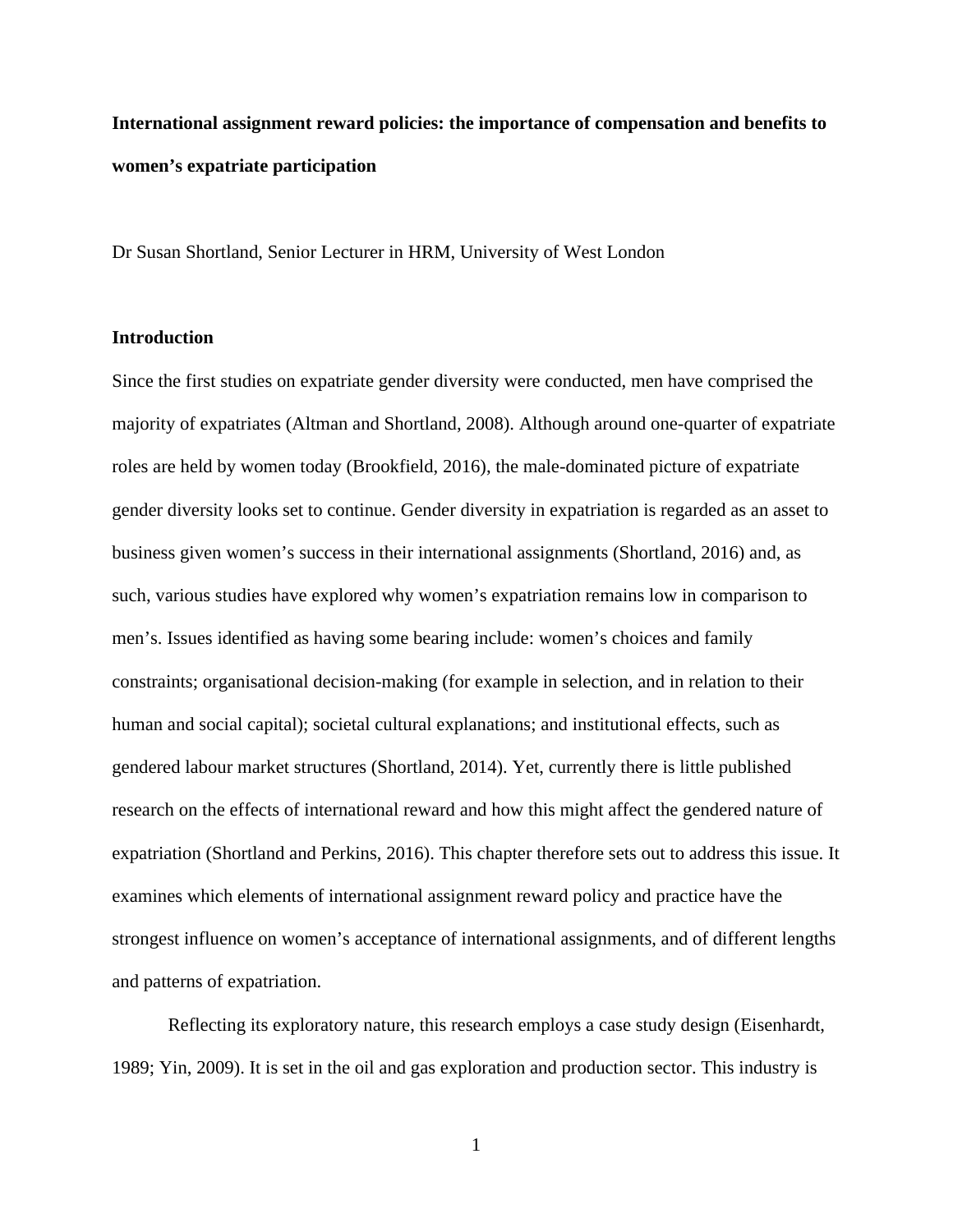selected because it uses large and increasing numbers of expatriates (Air Inc., 2016, 2017), is known for its relatively attractive provision of expatriate compensation and benefits (IDS, 2002), and yet has low expatriate gender diversity (ORC Worldwide, 2007). This study sets out to identify the main reward policy items that women regard as critical preconditions to assignment acceptance and to outline recommendations to employers where policy and practice improvements might make a difference to increasing expatriate gender diversity across a range of assignment types. In this way it contributes both to our knowledge of expatriate reward and to our understanding of women's expatriate representation. The study sets out to address the following research question:

to what extent and how do the elements of international assignment reward policy support women's expatriation in different assignment lengths and patterns?

#### **Method**

The research was set within two medium-sized oil and gas exploration and production organisations, identified through convenience sampling (Saunders, Lewis and Thornhill, 2007). The case study firms had operations across 30 countries worldwide; they were not considered to be unique or extreme cases (Yin, 2009). In total they employed 93 female expatriates (between 8% and 11% of their total expatriate populations). The research approach involved: analysis of the international assignment reward policies applicable to different lengths and patterns of international mobility; interviews being conducted with 14 Human Resource (HR) professionals with responsibility for these policies to discuss their implementation in practice; a survey (conducted by e-mail) of all of the 93 women assignees who were policy recipients; and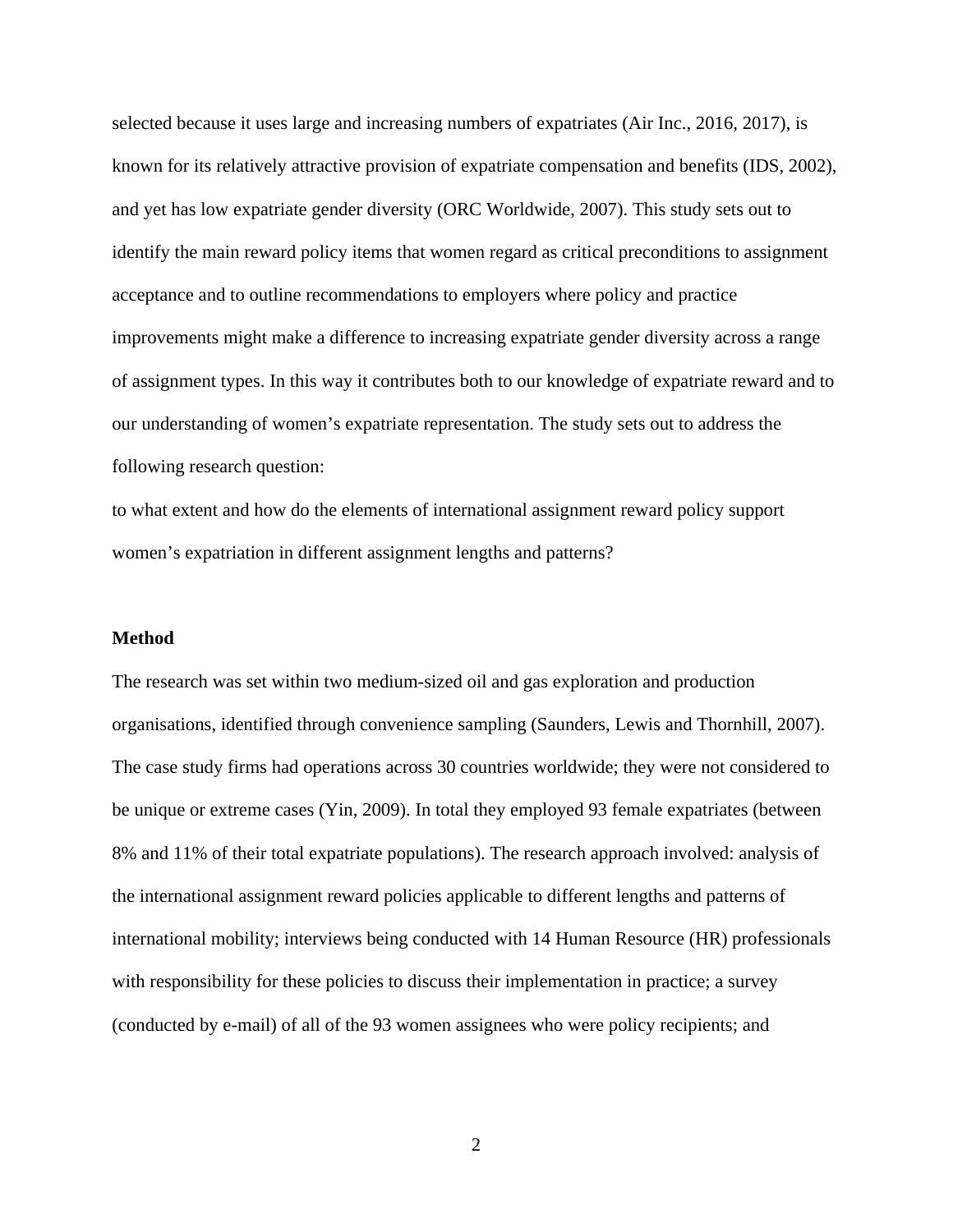interviews being conducted with 26 of the survey respondents, selected using stratified sampling (Collis and Hussey, 2009) to ensure appropriate representation by assignment length and pattern.

First, the international relocation policies were read and summarised descriptively, with any differences in approach by company identified. Using these data, an e-mail questionnaire was designed so that each female respondent could record which of the specific financial and non-financial elements identified she had received in relation to her current assignment type, and record and comment on the importance of each element in supporting her expatriate participation. Of the 93 women, 71 replied to the survey (response rate of 76%): 51 long-term assignees, 12 short-term and graduate placement assignees; five on rotational assignments, and three undertaking extended international transfers. The importance ratings data (from not important to very important) were analysed using SPSS but given the skewed nature of the assignment types undertaken by the respondents (with the majority being on long-term assignments) and the small size of the populations represented by each of the other policy types, these factors prevented tests of association and strength of relationship from being undertaken. Nonetheless, descriptive statistics were produced to highlight which reward policy elements were deemed to be very important (i.e. they were rated the most highly) to women's assignment participation, recorded by assignment length/pattern.

The interviews addressed how written policy was implemented in practice. These were semi-structured and conducted confidentially either face-to-face or by telephone: the HR interviews lasted between 30-90 minutes; those with the female assignees, between 60-90 minutes. The interviews were taped with participant agreement, transcribed, read systematically and coded via NVivo 8. Comments recorded in the survey were also coded. A thematic analysis was conducted (Braun and Clarke, 2006) to identify the financial and non-financial elements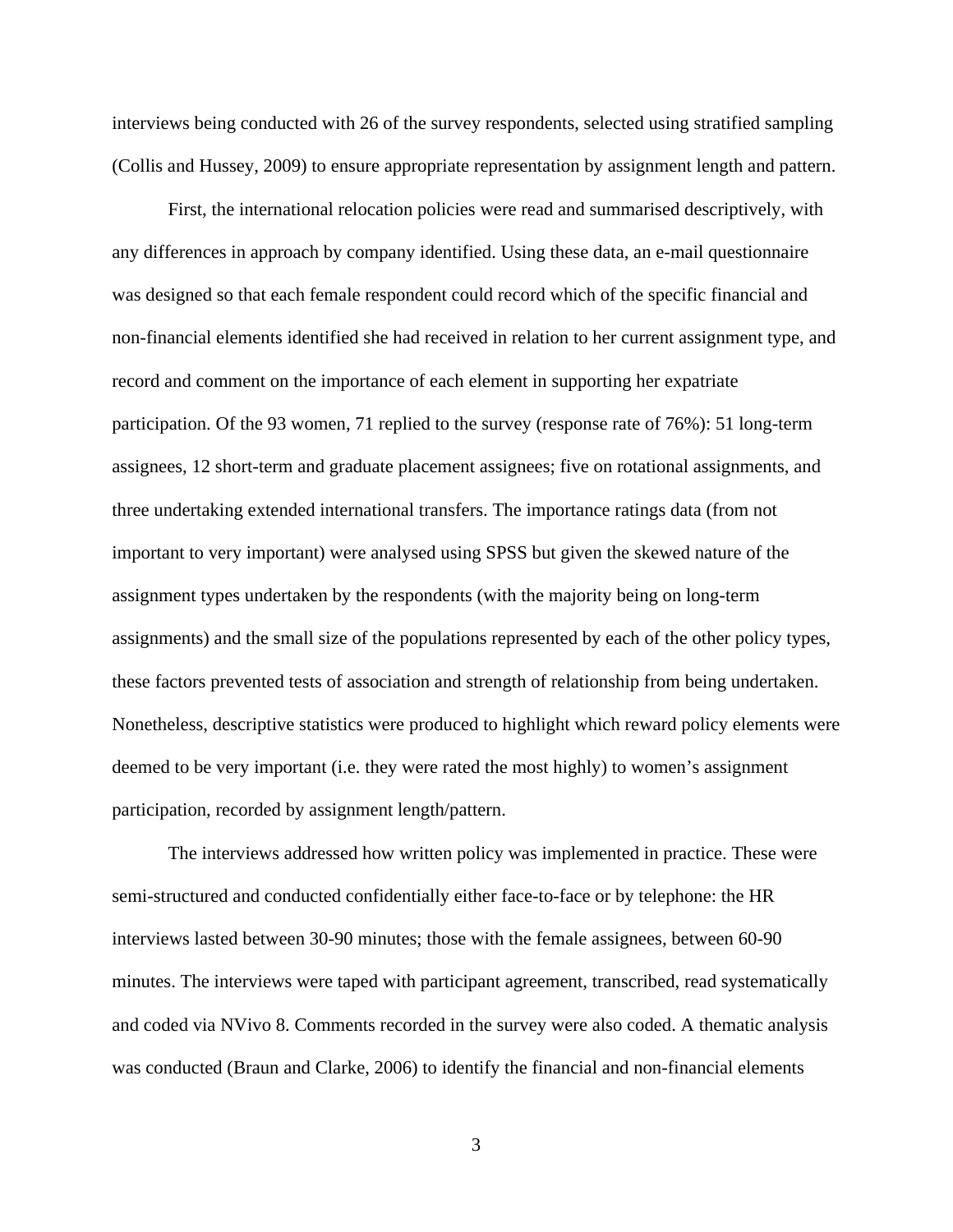within international assignment reward policy that were of particular relevance to women's assignment participation.

#### **Findings**

Analysis of the policy documentation and discussions with the HR personnel in each firm revealed that the two firms had very similar policy provision supporting their expatriate workforces and so the policy elements that were offered under their reward policies were combined, as shown in Table 1. The main policy items covered were grouped under the following headings: remuneration and allowances; housing and related issues; travel, transport and leave; medical and emergency assistance; visa and tax support; and financial payments relating to partner and family issues. The following sections examine these elements as made available under expatriate reward policy linked to assignment type (length/pattern), highlighting those of greatest importance to women's assignment participation decisions.

# Table 1 about here

#### *Long-term assignees*

Long-term assignments were defined as being over a year in length; but on average these were typically around three years' duration in both firms. The majority of the assignees (51 women) were undertaking this assignment type. The most important elements of remuneration/allowances were identified from the survey as being pension continuity, the foreign service premium (FSP), the cost of living allowance (COLA) and the provision of a car with over 85% of the respondents rating these policy items as very important to their assignment participation. The provision of a disturbance allowance, paid in recognition of the need to replace various goods on relocation, was considered as very important by 80%. Approximately 70-75% of the long-term assignees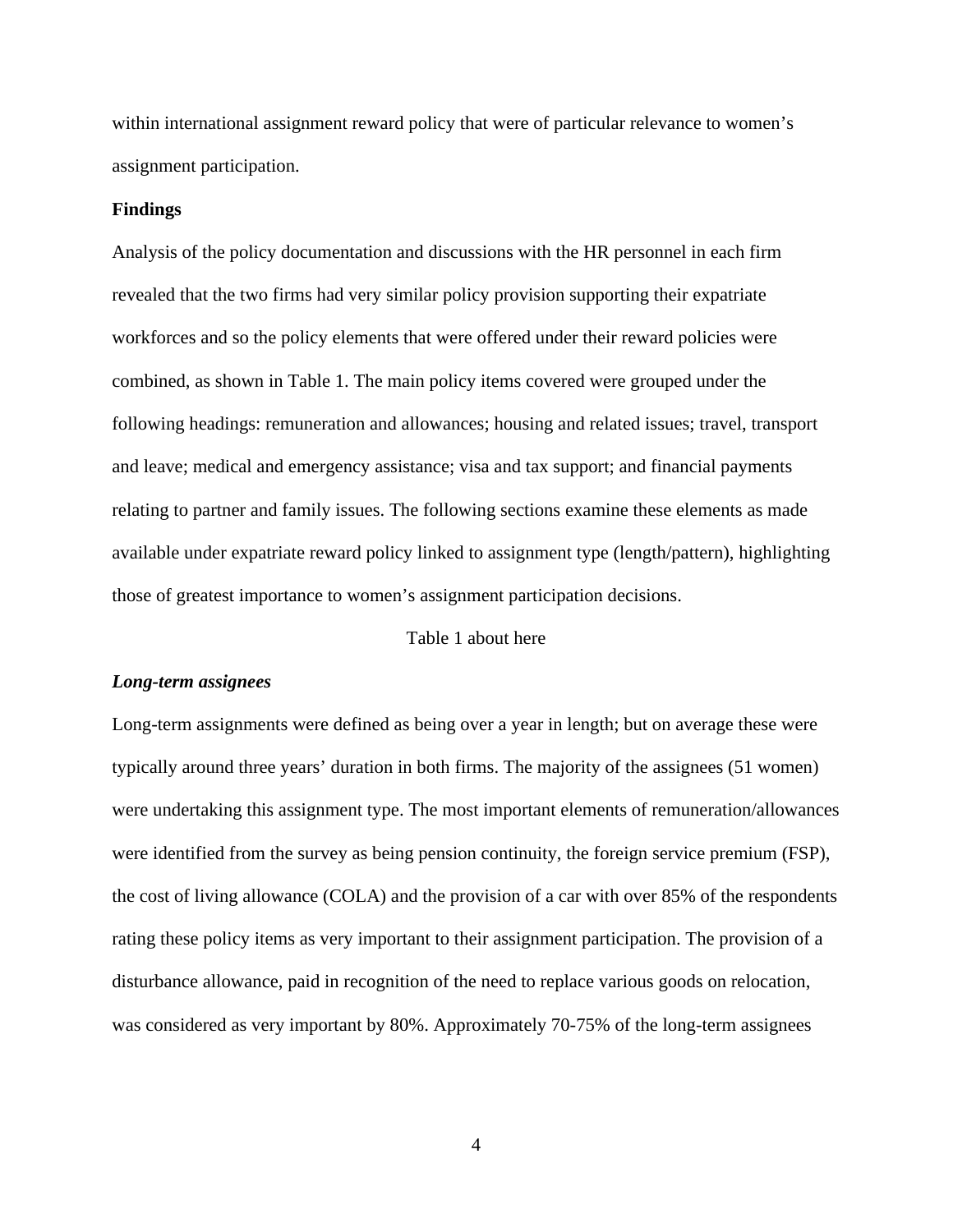rated the assignment bonus, the mobility premium (paid in recognition of being mobile) and payments that supported rest and recreation (R&R) in hardship locations as very important.

The interview data confirmed that the *"financial rewards are a big driver"* for assignees. These data indicated that the key issue was the FSP which acted as a significant *"uplift"* to base salary. It was paid as a percentage of salary, determined by the hardship nature of the host location, and this frequently made a substantial difference to assignees' wealth. The HR personnel reported that the FSP could raise salaries by some 50-60% in certain hardship locations. The assignees interviewed agreed: *"Uplift on salary in terms of hardship locations, yes, that's probably the number one really"* and that*"it makes you feel a little bit better about being here"*. Even in less difficult locations, such as Australasia, where FSPs were around 10%, this still acted as an incentive for assignees to go, being seen as *"a prize"*. The COLA was especially important to those relocating to high cost locations. As such, concern was raised by those interviewed that the allowances were sufficient and reviewed regularly so that standards of living could be maintained. Cars – although standard in policy – were considered of greatest importance in *"car culture"* locations (North America, in particular).

The housing allowance (or provision of company housing as appropriate) was considered to be very important to assignment acceptance by all of the long-term assignees (*"having the housing … and all that, paid for by the company … that is nice, and I wouldn't want to have to maintain my own housing"*). Around 90% said that the provision of temporary accommodation, home search assistance and payments for shipment of household goods were also very important to them. Utilities and telephone payments were considered to be very important by over half of the assignees *("Getting your bills paid is enormously useful…"*).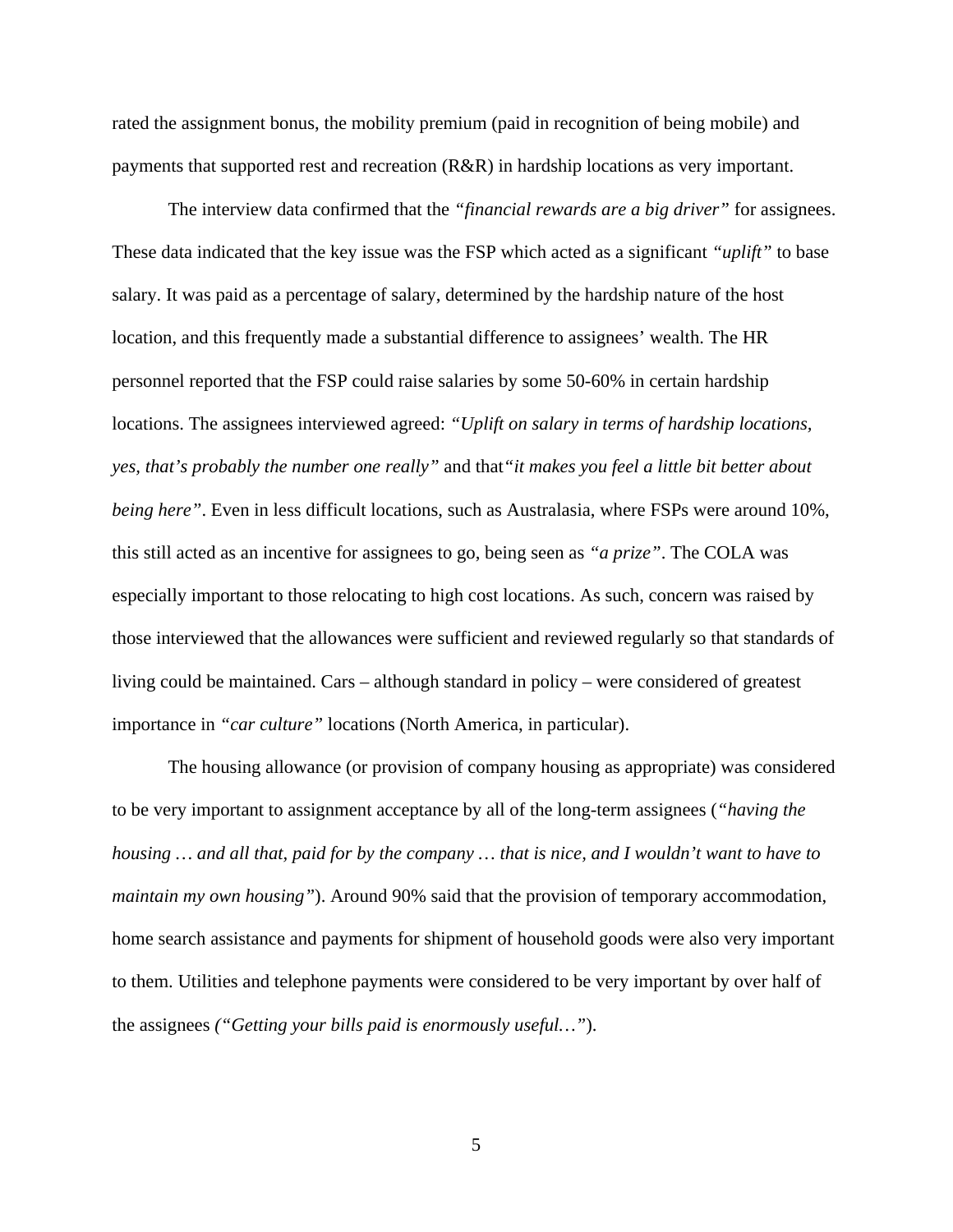Allowances related to home leave travel costs, transport to and from the host location, flights to reunite families and vacation were valued very highly by around 90% of the long-term assignees. For example, as one interviewee explained: *"…the elements that are straight off that the company arranges for you … like for example … you get your flights out and you don't have to worry about and you get your home leave back and you get your travel days, it makes the whole decision a lot easier"*.

Over 90% of long-term assignees reported that medical insurance and family emergency assistance were very important to their assignment acceptance *("we have a very good benefits package, but the medical insurance, the personal accident insurance, just for the supporting framework...*"). Around 80% of the women said that tax preparation and work permit/visa assistance were very important to them (*"The tax briefing … was important because I have got a house that I rent out and you need to understand the tax implications of going abroad…"*).

Turning to family assistance, support for children's education applied only to long-term assignees. Nine women had received education allowances for their children's schooling in the host location and three were eligible for education assistance for their children on repatriation (due to the ages of their children). All regarded these items as being very important to them in being able to take up their assignments (*"allowances are set to pay for decent schools"*). Seven of these women had received support to pay for a school search consultant and five said that this was very important. Nineteen women had received work visa support for their spouses with 17 reporting this as being very important to their assignment participation (*"… anything … to assist spouses in getting work visas or accommodating them to work … is beneficial in accommodating women expatriates"*)*.*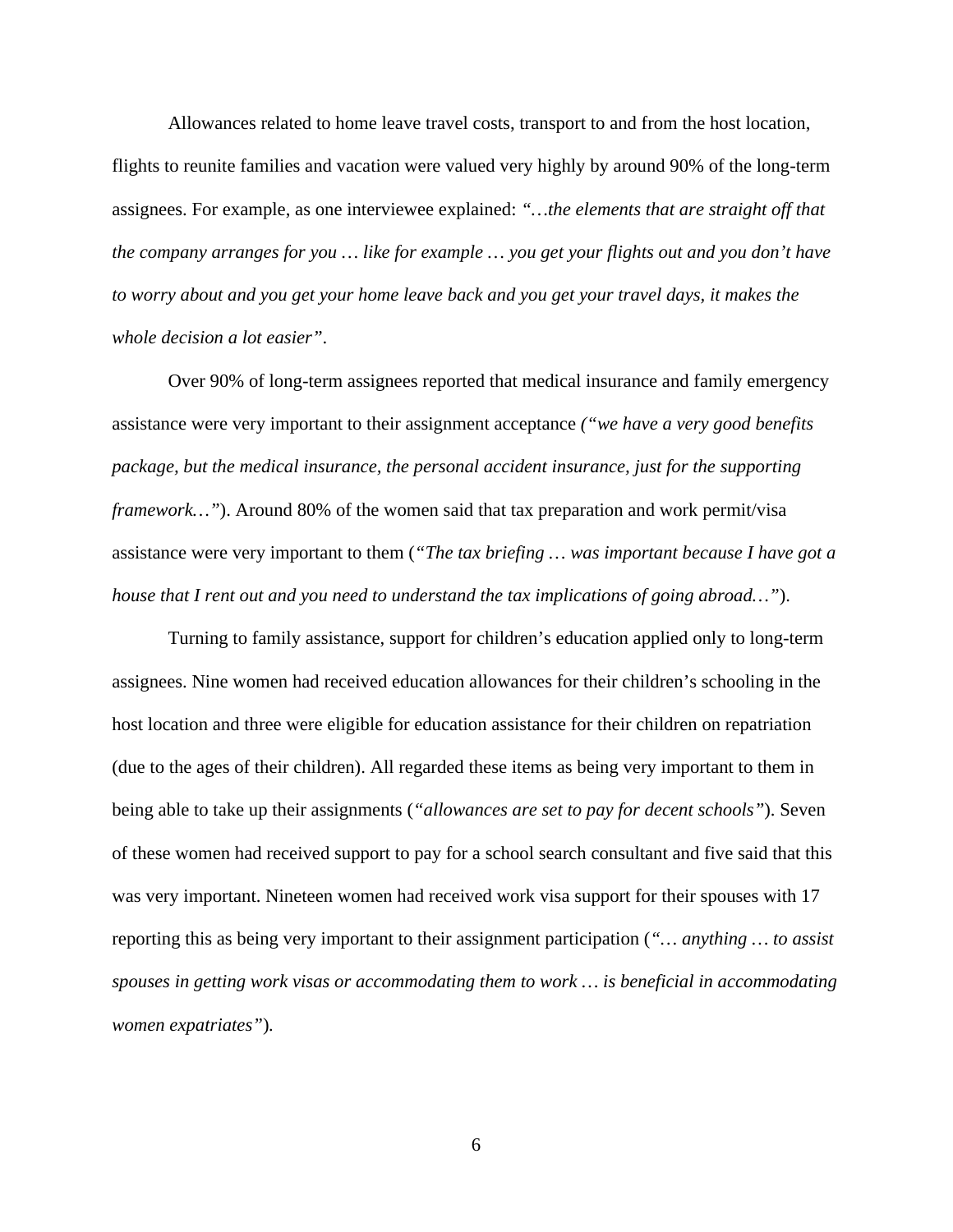Long-term assignees were eligible for limited spouse/partner financial allowances in recognition of spouses giving up work on relocation. Twelve women had received this support and half regarded it as very important when accepting their assignments. (*"The partner gets … the partner support programme. So they try and encourage and provide financial support if partners want to do any studying or take courses that will enable them to work whilst overseas* 

*… So that has been very good."*)

## *Short-term assignees and graduate scheme trainees*

Short-term assignees undertook assignments that were typically between six and 12 months' duration. Graduate trainees undertook a series of four, six month placements, one of which was guaranteed to be an expatriate assignment. Twelve women were on short-term/graduate placements. The majority reported the FSP as the most important financial element supporting their assignment participation. Around two-thirds said that the mobility premium, bonus, pension continuity and car were very important while around half rated the COLA as very important. Only one woman was based in a location which attracted R&R but she rated this as very important to her decision to accept her assignment. The graduates received a graduate placement allowance – and all viewed this as very important to assignment acceptance.

The provision of company housing (or a housing allowance if this was appropriate) was rated as very important by around 80% of the short-term/graduate assignees *("just because it takes so much of the hassle out of it"*). Around 60% rated home search assistance and temporary accommodation as very important. Payments for utilities and telephone expenses were only rated as very important by around half of the assignees.

Given the relatively short timescale that assignees were away from home, only two-thirds noted that vacation allowances were very important to them; nonetheless, over 80% said that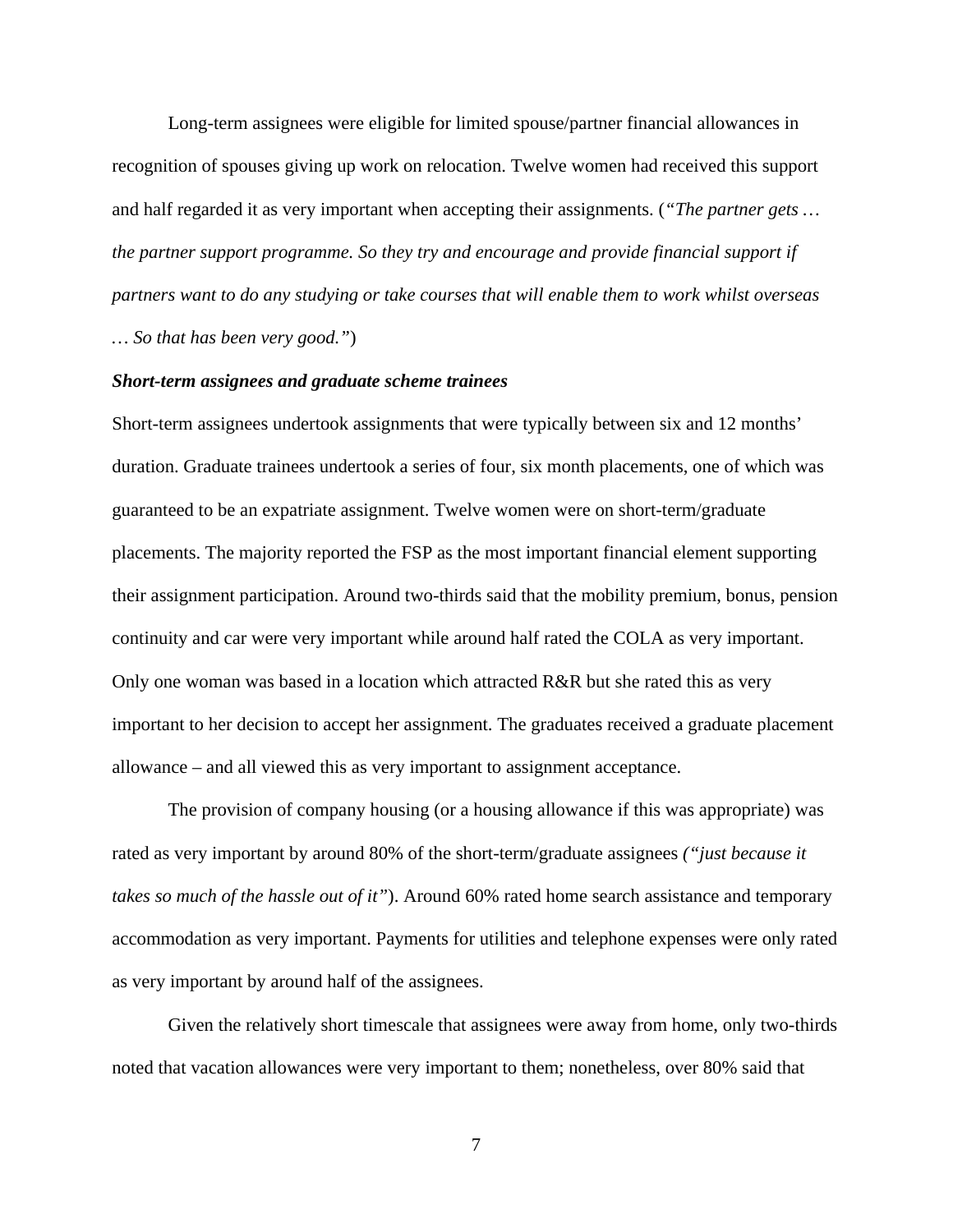home leave travel costs, flights to reunite families and transport to and from the host location were very important to their assignment acceptance. Family emergency assistance did not apply in the host location as assignments were typically unaccompanied but medical insurance was covered. However, the assignees explained that should an emergency take place with family members at home then their company did address this *("the transporting you back, if something happens to a family member is very important"*). Around two-thirds reported that medical insurance was very important to their assignment decision. Over 70% said that work permit/visa assistance was very important to their assignment participation *("the main area that is difficult to handle is things to do with visas and changing over your visa"*) but, reflecting the short length of time that they were away, only 45% said that tax preparation was very important.

# *Rotational assignees*

Five women were undertaking rotational assignments. These involved working 28 days on assignment, followed by 28 days off-shift at home. Certain allowances were not applicable (R&R, mobility, disturbance) but all received a rotation allowance and this was rated as very important by four of the five women. All rated the FSP as very important to their assignment participation; three placed high importance on pension continuity, the car and the bonus. COLA was only applicable to one assignee, who rated it as important to her assignment take-up. Assignees said that rotation locations were usually remote and challenging, sometimes dangerous. They acknowledged that the money was good (*"the bonus I would say is excellent"*) but said that if rotation, with additional allowances paid as compensation for challenging location factors, was to be replaced with long-term in-country postings, very high salaries would be needed to encourage assignment participation.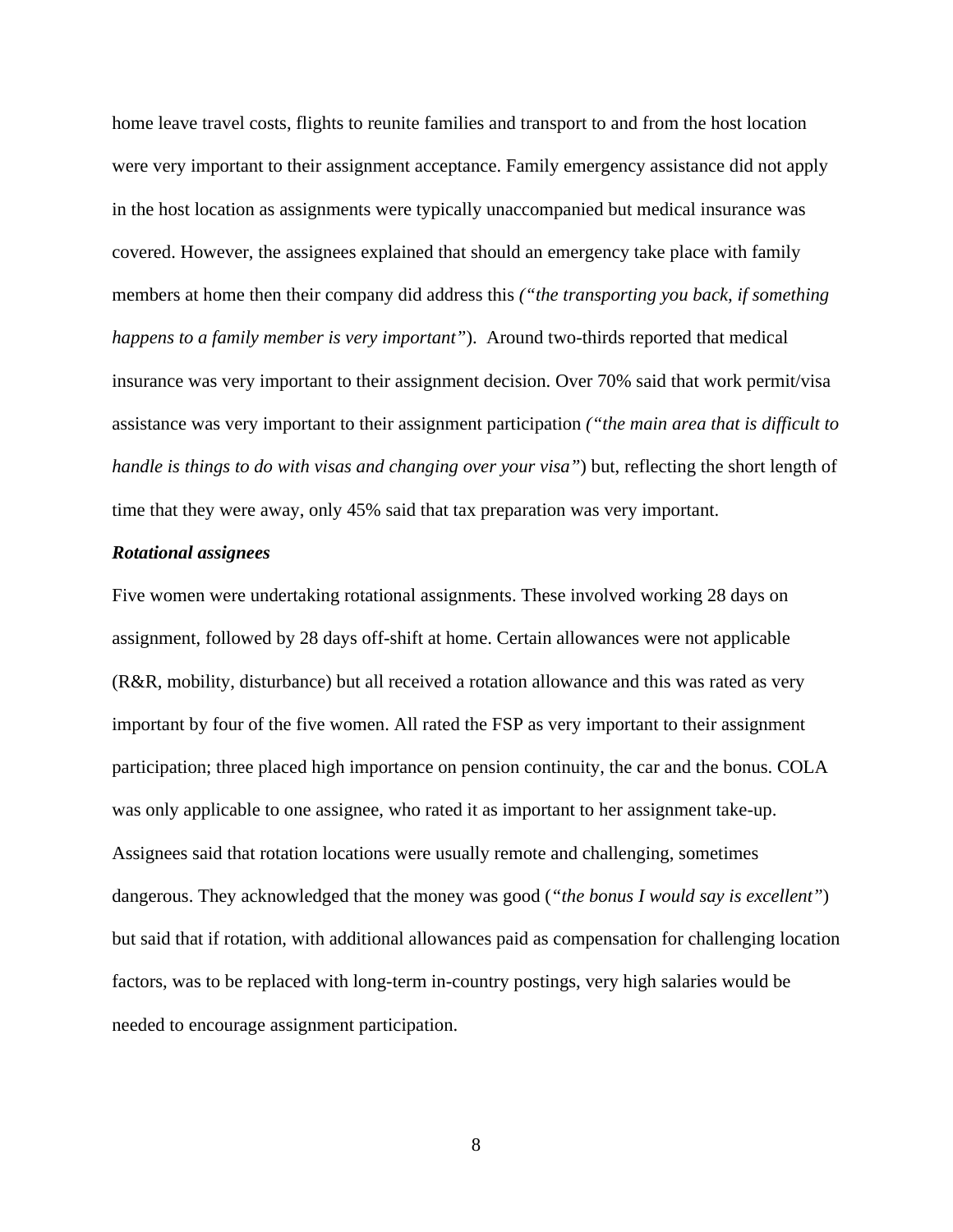Rotational assignees lived in company housing with paid utilities; no temporary accommodation, home search assistance or shipment of household goods applied to these transfers. Assignees' telephone expenses were paid and meals provided. Approximately twothirds of the respondents rated these issues as very important to their assignment acceptance.

With respect to travel, transport and leave, company policy only addressed transport costs to and from the home location; four women said that this was very important to their assignment participation. Family emergency assistance did not apply in the host location as the assignments were unaccompanied but if an emergency arose at home, assignees' transport home was covered (*"The hardest thing when you work on rotation is not to be at home in case of an emergency. there is… a very good emergency response plan in place and it is very important to me to know that I can go home very quickly if need be…"*). Medical insurance was covered in policy and four women reported this as being very important. Three women reported that tax preparation and two said that work permit/visa assistance were very important to their assignment participation (*"they get you your work permit. So that was fairly easy"*).

#### *Extended international transfers*

One of the firms had a policy that specifically addressed extended international transfers (over five years' duration). This was a modified form of the policy that applied to long-term assignees, and it included some local terms. Thus, certain allowances were not applicable (COLA, FSP, R&R, and disturbance). Only three women were undertaking such assignments. Assignees noted that allowances were considerably limited. Thus, all rated those that they did receive - mobility premiums and bonuses - as very important to their assignment participation; two placed high importance on pension continuity and one on the provision of a car.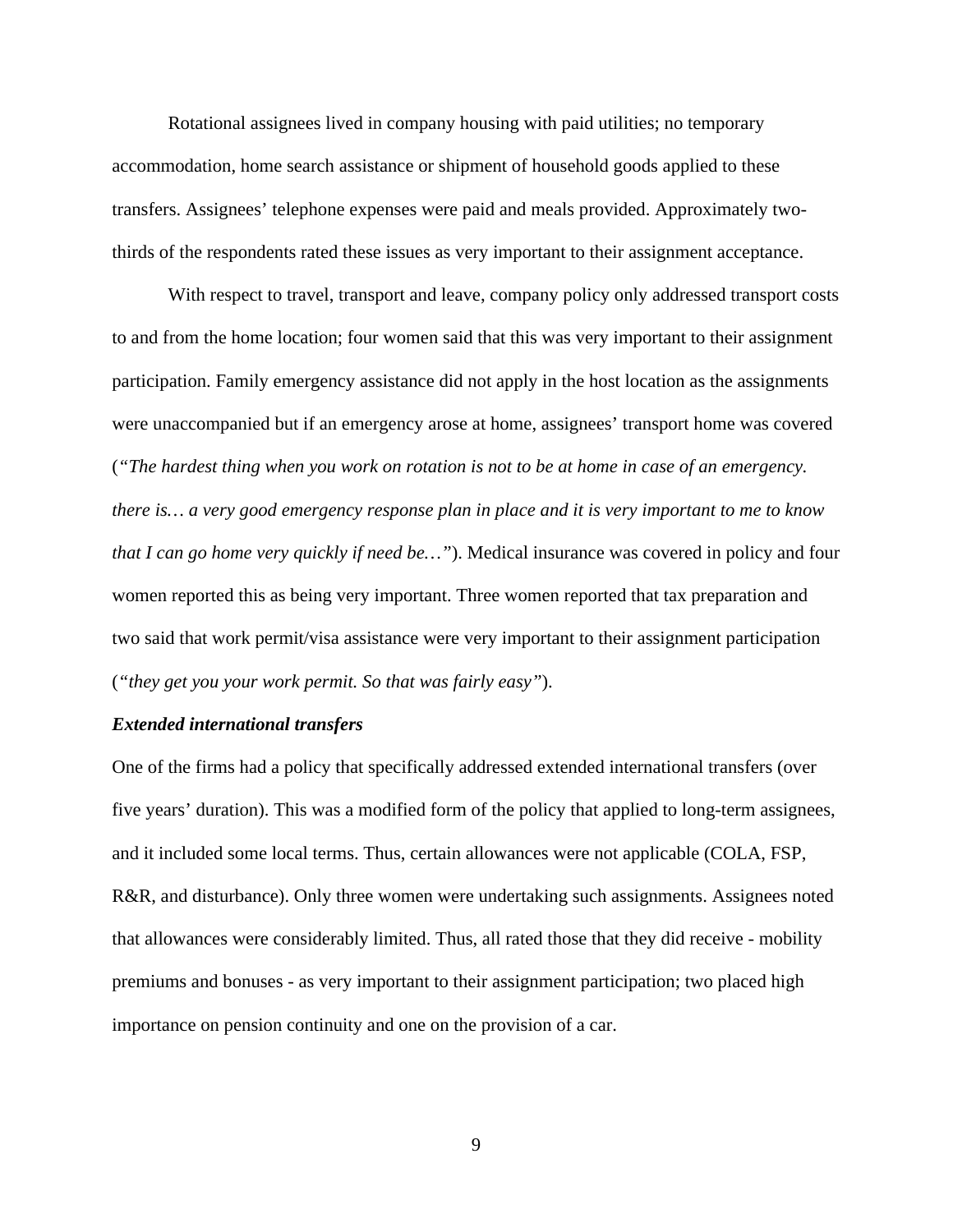Assignees on extended transfers did not receive support with housing, utilities or telephone expenses under policy as they were expected to manage their own costs similar to locally hired employees. However, assistance with home search, the provision of temporary accommodation and the shipment of household goods were all company-funded and all assignees regarded these to be very important to their assignment acceptance.

Company policy only addressed transport costs to and from the home location; all assignees said this was very important. Medical insurance and family emergency assistance were not provided under policy as local terms applied. Tax preparation and work permit/visa assistance were supported under policy; the women all regarded these items as very important to them being able to undertake their assignments. Two women had received work visa support for their spouses and both said this was very important to them in their assignment decision.

#### **Discussion**

While it is widely accepted that money is not the main driver for international assignment acceptance (Pate and Scullion, 2010; McNulty, 2014), if the reward package is not considered sufficient or equitable, it can act as a reason for assignment refusal (Suutari, Tornikoski and Mäkelä, 2012; Warneke and Schneider, 2011; Welch, 1994). Hence, even though career development and family circumstances are recognised as the most crucial factors influencing expatriation decision-making (Dickmann, Doherty, Mills and Brewster, 2008; Hippler, 2009), we cannot discount the relevance of reward policy as a factor in the decision to undertake a global career (Suutari, Tornikoski and Mäkelä, 2012).

Disentangling the various influences that affect women's assignment acceptance is notoriously difficult as potential posts are weighed up in terms of the balance between career, family and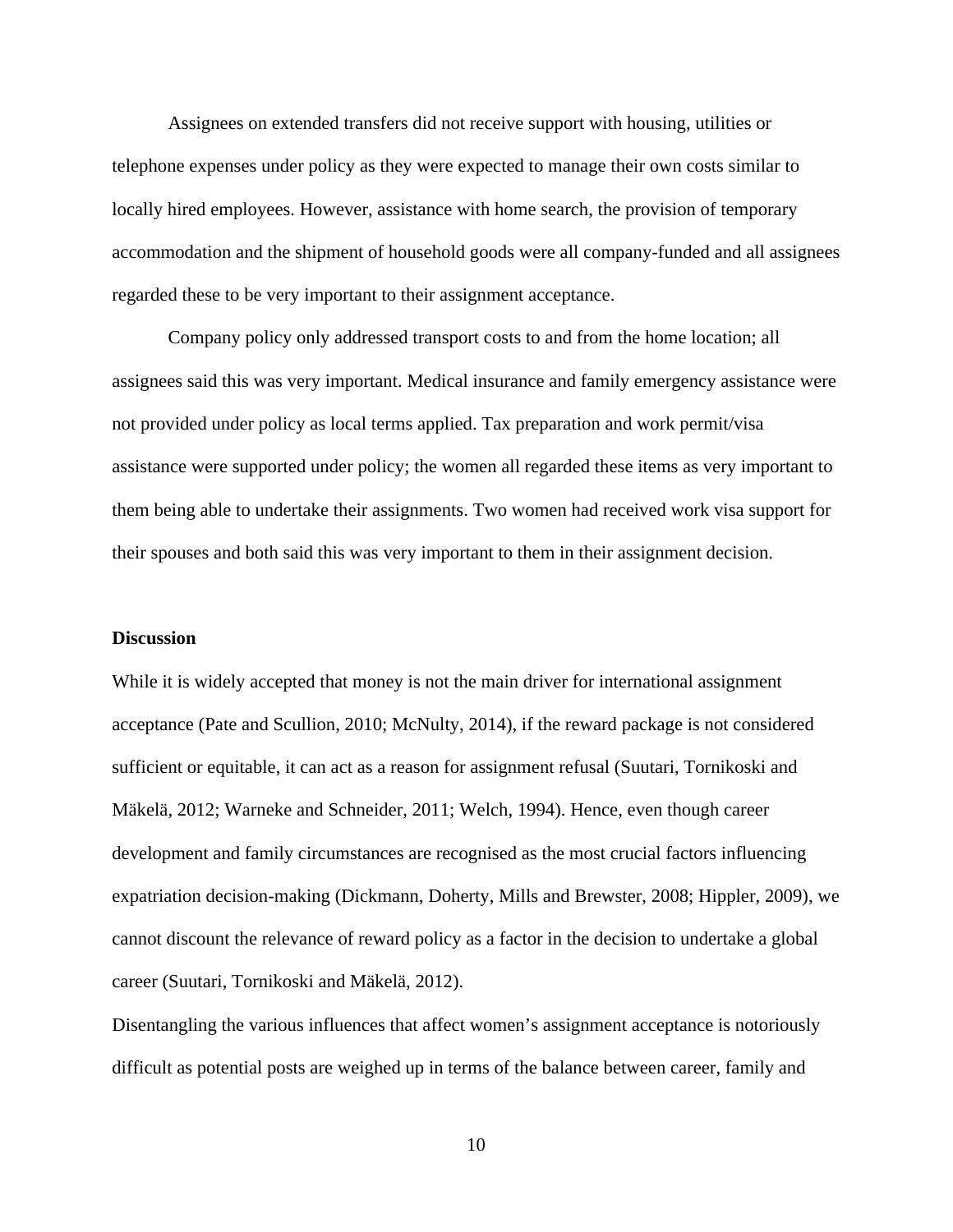financial outcomes (Shortland, 2016). To attempt to address this, this research study examined the reward elements that women assignees reported as being the most important in their decision to go, having evaluated career and family assignment outcomes as favourable. This section discusses these findings in the context of relevant theoretical frames presented in the Chapter entitled "Segmenting international assignments: theorising expatriate reward" – compensating differentials (Rosen, 1986) in terms of the sufficiency of the package; and equity theory (Adams, 1963) in relation to its fairness.

As Rosen (1986) proposes, compensating wage differentials relate to extra payment(s) necessary to encourage workers to undertake jobs that are viewed as less desirable relative to others that the person could do. While expatriate assignments typically offer desirable career benefits, the provision of additional rewards addresses factors such as the disruption to family and friendship relationships as a direct result of being globally mobile, working in challenging locations and living in unfamiliar cultures, to name but a few. Expatriate reward policy design does not differentiate by gender, with policy elements applying both to men and women. The various additions to salary given in the form of expatriate allowances and benefits in the two case studies acted as a significant compensating differential for undertaking an international assignment, making the financial aspect of expatriation very attractive to anyone offered such a posting.

Turning to women's expatriation, it is helpful to examine compensating differentials specifically from a gender perspective. In relation to women's work, Anker (2001) theorises that women 'prefer' good working conditions and fringe benefits (supporting their family responsibilities) over high monetary rewards. It would therefore be expected that women assignees would focus their attention on elements in the reward package, particularly fringe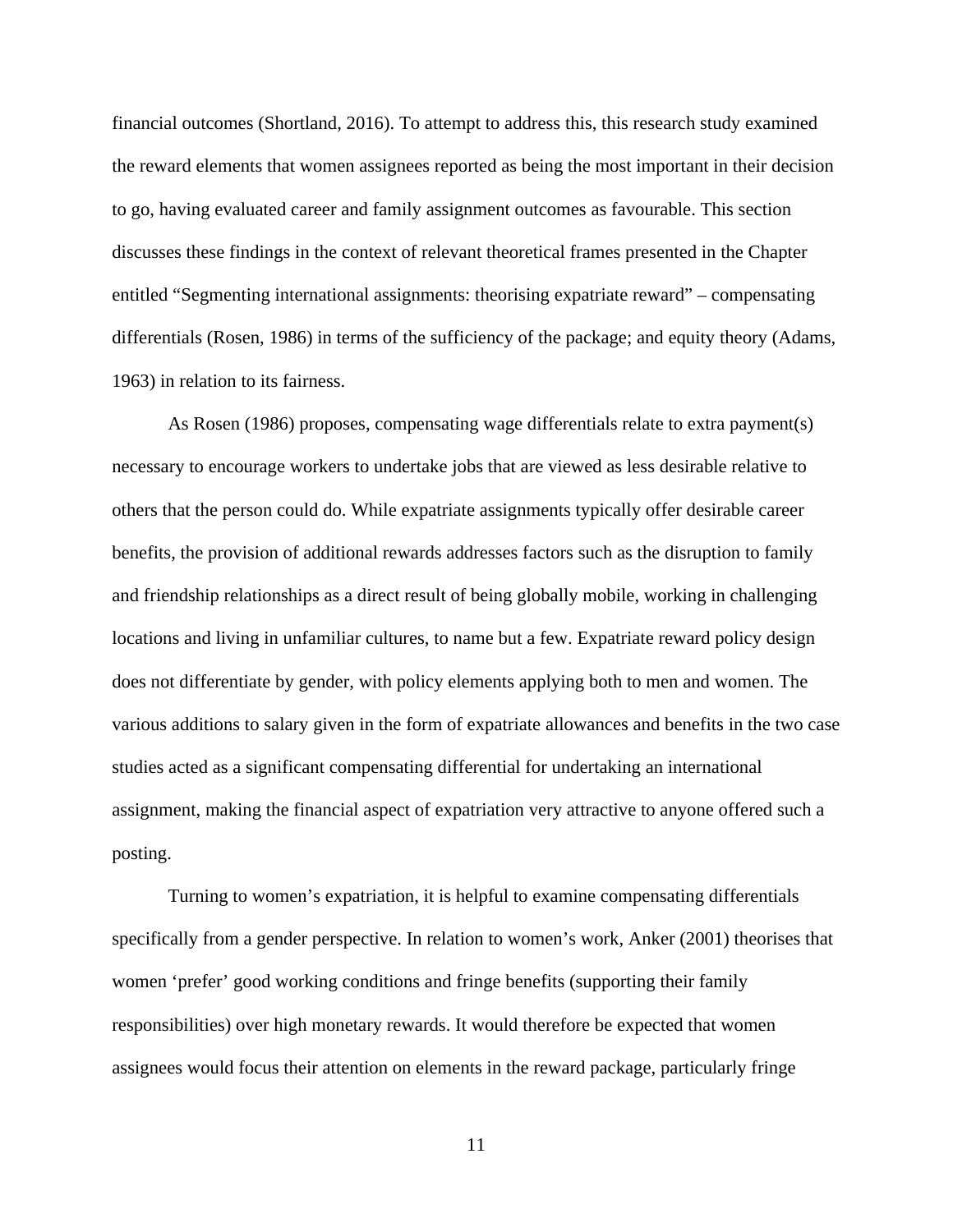benefits, which address family issues. In contrast to this prediction, however, it was clear from this research study that financial reward elements stood out as being of the greatest importance to women in their assignment acceptance decision. In the main, the women assignees placed the highest importance on pension continuity, the FSP, COLA, bonuses, mobility premiums, housing allowances, cars, and, for mothers, payments to support children's education. Nonetheless, Anker's (2001) gendered interpretation of compensating differentials did have some relevance as the female assignees in this study did value certain fringe benefits linked to their family concerns, especially work visa assistance to address partner employment, and support with moving home (including home search and household goods shipments). Home leave travel supporting family reunion and to help them address family emergencies was also particularly relevant to their assignment participation.

With respect to equity, this research identified differences in reward policy content applying to different lengths and patterns of assignments. While policy segmentation is becoming increasingly popular as a means of differentiating between assignment types and in facilitating cost control (Air Inc., 2016, 2017), this leads to different levels of financial and practical support being made available depending on the assignment type undertaken. This research identified that women primarily undertook long-term assignments. These were best supported financially and in practice by organisations through international assignment reward policy. Short-term and rotational assignments did attract a wide range of allowances and benefits demonstrating significant compensating differentials, but the generosity of provision was more limited, typically linked to the single status nature of these assignments. Extended transfer assignments also demonstrated that compensating differentials had been applied, but the range of allowances and benefits was much lower, with local terms in operation for some elements.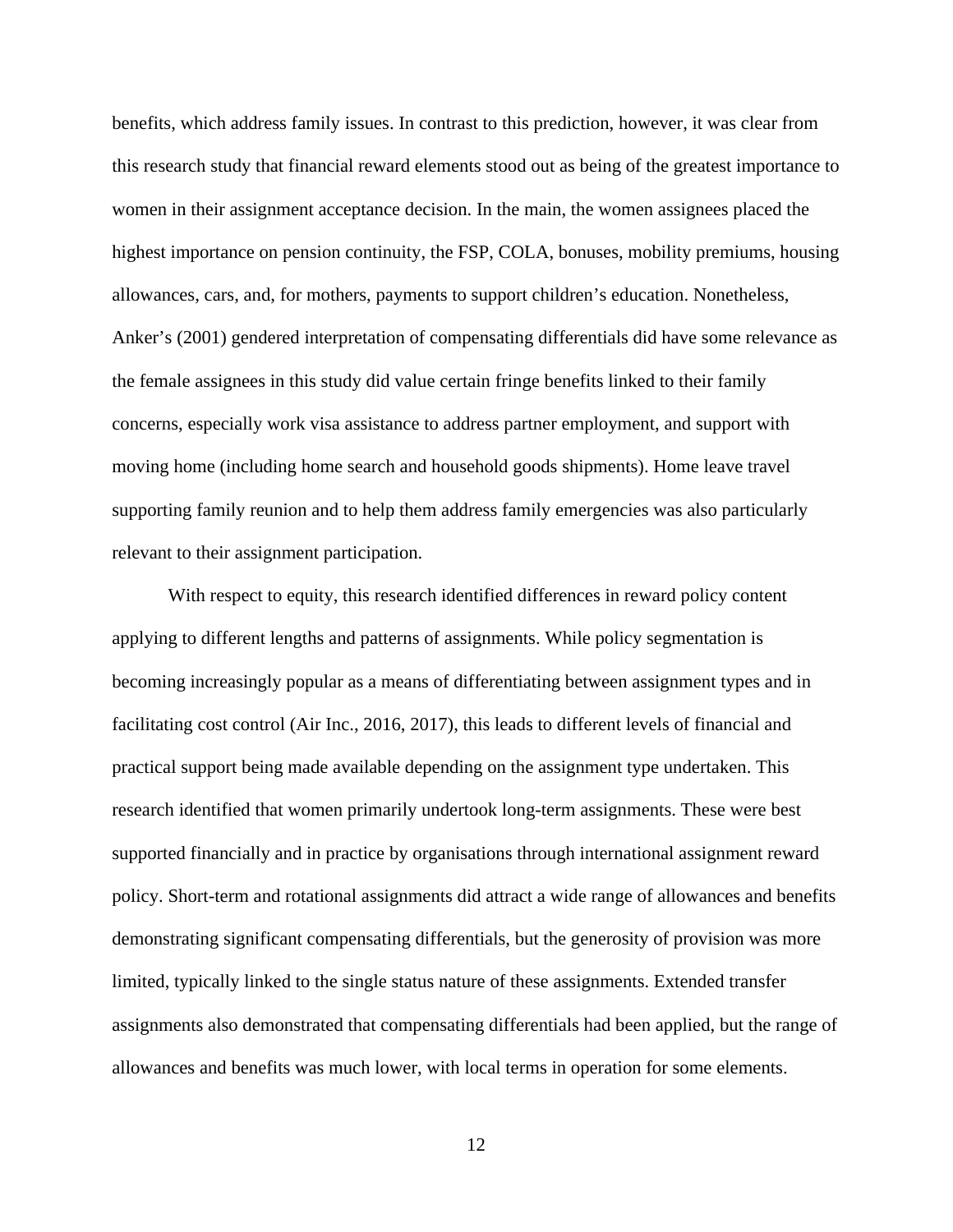While equity was preserved within a policy type (such that all moving under the umbrella of a particular assignment type were treated equitably under policy), differential treatment was in evidence between the terms and conditions of policies designed to address different mobility requirements. This has implications linked to equity theory (Adams, 1963). Assignees can compare the elements of their reward packages with those offered to individuals undertaking different types of assignments. If the roles performed are similar in the assignment location but the assignees undertaking these are on different assignment types with different reward packages applied, inequity can be perceived. When this takes place, Adams (1963) suggests such perceived inequity leads to tension flowing from potential dissatisfaction and, as a result, this affects individuals' effort. With respect to expatriation, it can affect decisions to engage in particular activities (such as assignment acceptance) as well as dissatisfaction once involved in the posting. Potentially, this might also have ramifications for expatriate adjustment (Zhu, Wanberg, Harrison and Diehn, 2016). For example, in this research women placed considerable emphasis on fringe benefits connected to home-making. While long-term and extended transfer assignees received support to find a home and furnish it with their own belongings, this fringe benefit was limited for short-term assignees who were mostly offered company housing, and was not afforded to those on rotation who lived in furnished camp accommodation.

Accompanied short-term assignments were permissible in both firms but the supporting reward package reflected, in the main, the assumption that these assignments would typically be undertaken solo. As such, only limited assistance was given with family issues for this type of assignment. Yet this research study shows that the women assignees were concerned about family unity and the policy elements that maintained this when making their assignment participation decision. This suggests that women would be less willing to endure fairly lengthy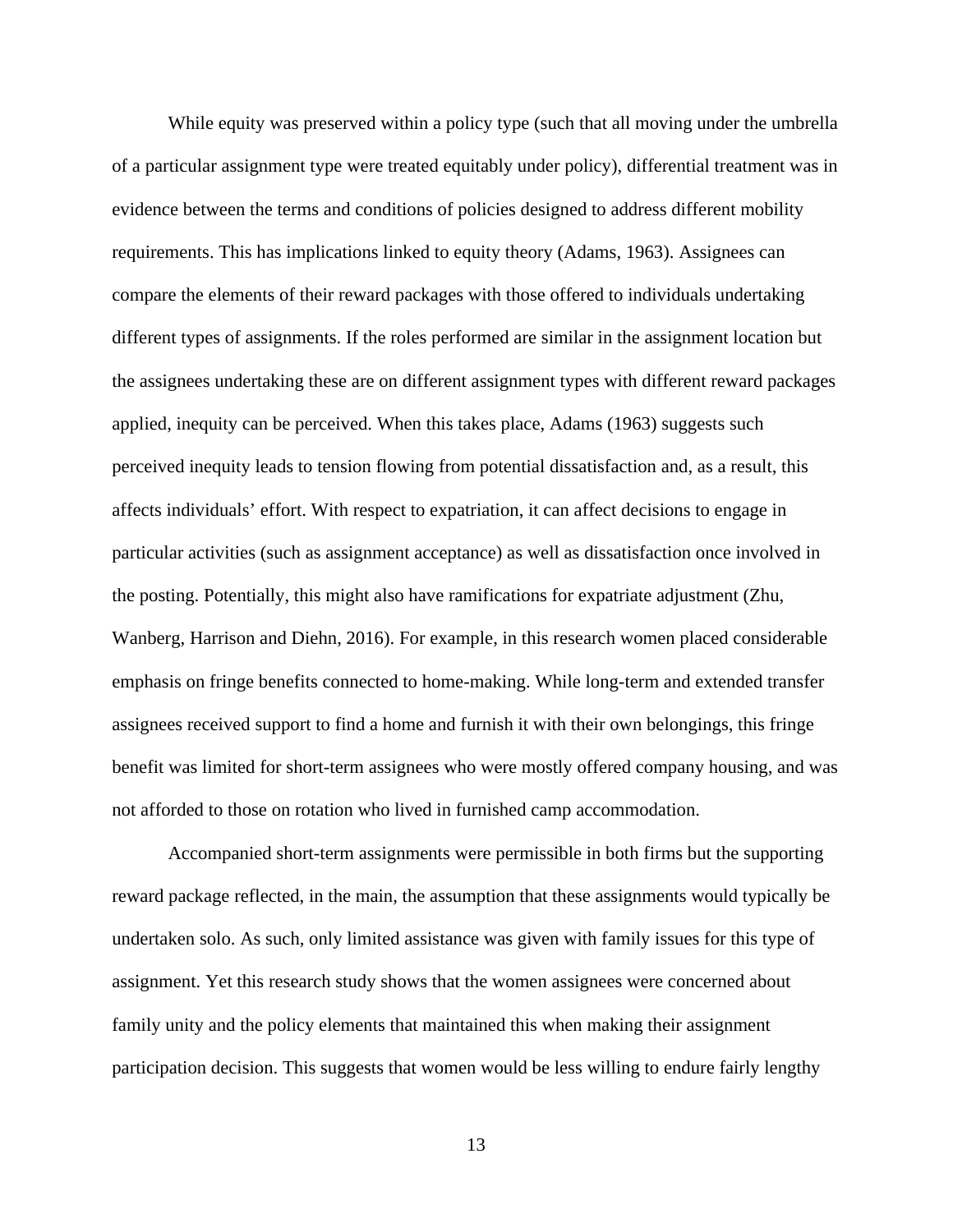periods of family separation necessitated by single status short-term assignments and, for mothers in particular, the month away from home on rotational working patterns. As assignments become shorter and more flexible in terms of the deployment patterns used (Brookfield, 2016), equity theory (Adams, 1963) and gendered predictions in relation to compensating differentials (Anker, 2001) would indicate that the lower levels of family support provided for short-term and rotational assignments could reduce women's willingness to engage in these types of assignments, reinforcing the gendered nature of expatriation.

### *Implications for organisational practice*

These research findings are of value because they can assist organisations to increase expatriate gender diversity through the inclusion of policy elements that are of particular relevance to women, helping to support their decision to accept an assignment. In particular, the importance of practical support should not be ignored. There was clear evidence in this study that women looked to their employers to assist with family-related fringe benefits especially in relation to spousal employment, finding and setting up home, and assisting them in maintaining family unity and in responding to family emergencies. Without these aspects being included in the international reward policy, women's willingness to accept assignments could be compromised. Of course, it is important to be mindful of any 'decoupling' of what may be articulated in policy from what is offered/received in practice; policy intent and implementation can differ substantially – with potentially negative implications for perceived equity.

With respect to policy segmentation, while employers will be mindful of cost constraints and the need to tailor reward policy to ensure that it is fit-for-purpose, care must be taken not to make particular assignment types unattractive by removing highly appreciated elements of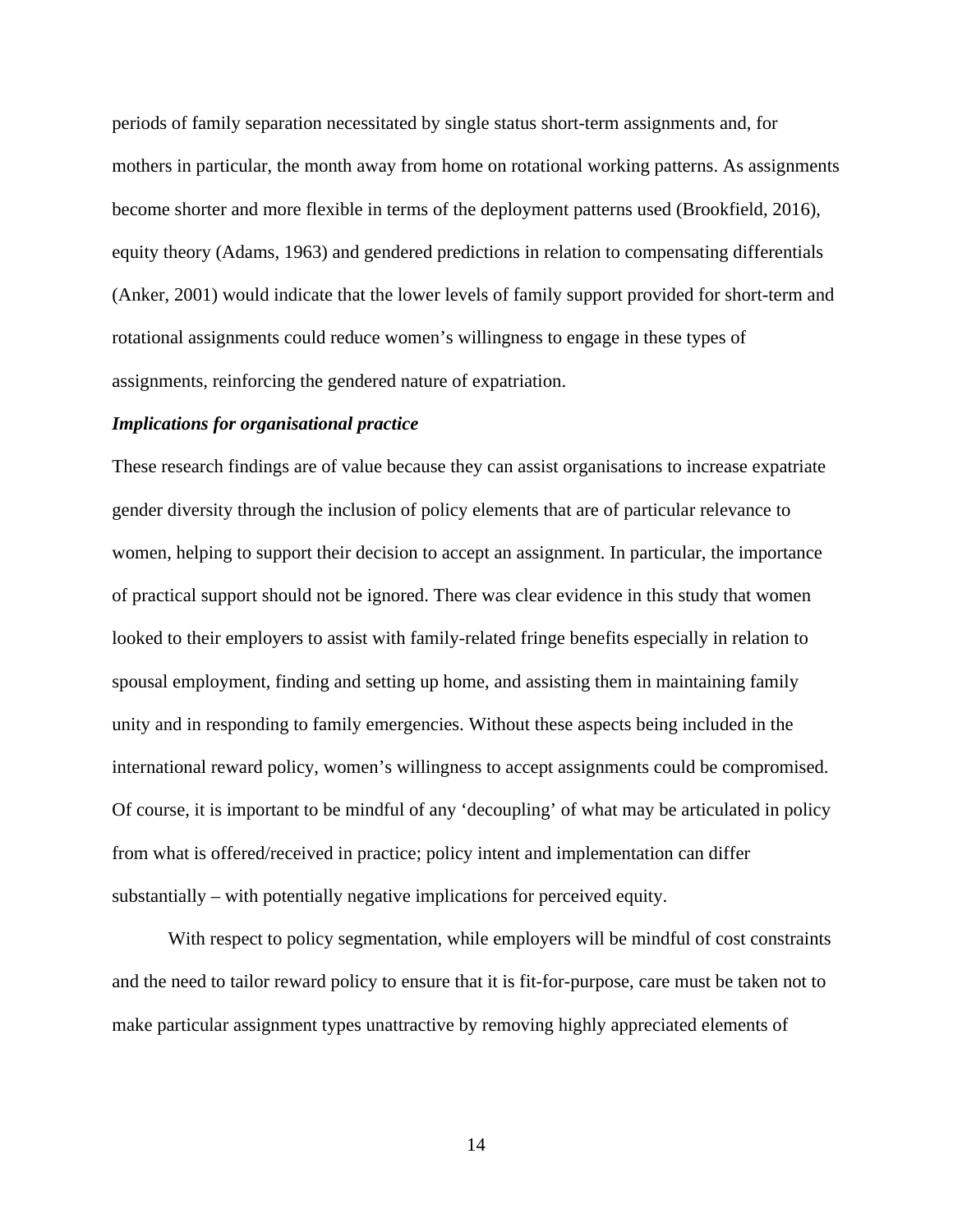family support. Thus, regarding women's assignment participation, action to address spousal and family concerns across the range of assignment lengths and patterns is necessary.

#### *Limitations and call for further research*

This cross-sectional case study research addressed female expatriation in two medium sized firms in the oil and gas exploration and production sector. It would be helpful to further our understanding of the influence of reward policy on female expatriation across a wider spectrum of industries. In addition, we need to learn how trends are developing in relation to the effects of policy segmentation on gender diversity as assignment lengths shorten and deployment patterns became more flexible. Longitudinal research would therefore be especially useful. As international reward policy and practice is designed to address both male and female mobility, research that examines any differences in the importance that men and women place on particular policy elements would be valuable. Such information would not only help to identify how gender diversity can be facilitated but also how all assignees can best be supported across a range of assignments. The potential relationship between reward practices and expatriate adjustment would also prove to be a valuable line of enquiry.

### **Concluding remarks**

Expatriate reward policy demonstrates the application of significant compensating differentials, making international assignments financially attractive. Female assignees do look to the expatriate reward package to provide financial enhancement via premiums and allowances that raise their base salaries substantially when making their expatriate assignment acceptance decisions. However besides financial incentives, they also focus on home-making and family support/unity and the policy elements that address these factors. Segmentation of expatriate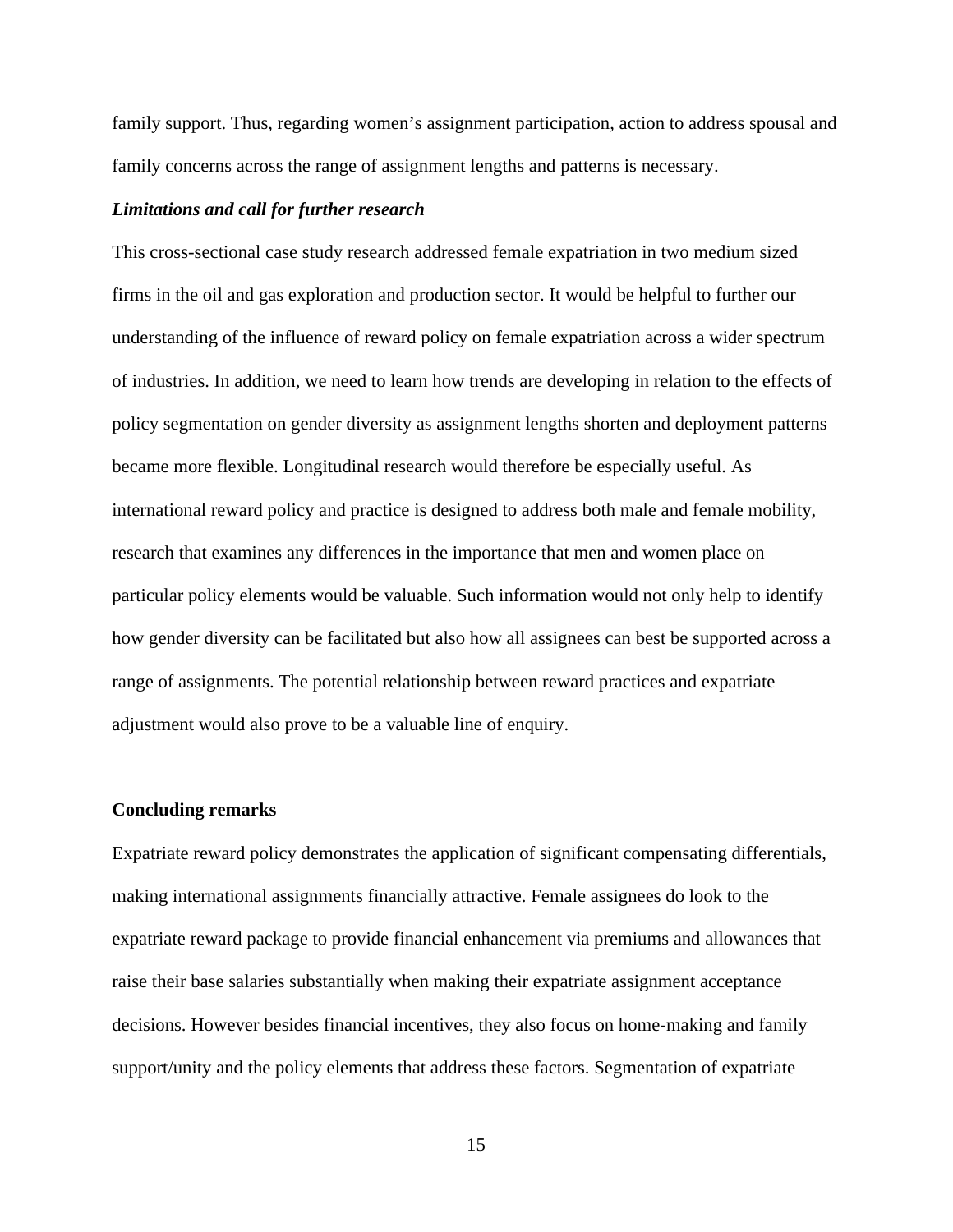reward policy results in long-term assignments being especially well-rewarded both financially and via the provision of fringe benefits that address the key issues that women wish to see in place when making their assignment acceptance decisions. Potential disincentives to women undertaking alternative assignments need to be recognised and remedial action taken. Hence, appropriate benefits should be included within international reward policy across the spectrum of alternative assignment types if organisations are to increase expatriate gender diversity.

# **References**

Adams, S. J. (1963). Towards an understanding of inequity. *Journal of Abnormal and Social Psychology*, 67(5), 422-436. doi: org/10.1037/h0040968

Air Inc. (2016). *Mobility outlook survey*. Cambridge, MA: Air Inc.

Air Inc. (2017). *Mobility outlook survey*. Cambridge, MA: Air Inc.

Altman, Y., & Shortland, S. (2008). Women and international assignments: Taking stock – a 25 year review. *Human Resource Management*, 47(2), 199-216. doi: 10.1002/hrm.20208

Anker, R. (2001). Theories of occupational segregation by sex: an overview. In M. F. Loutfi (Ed.), *Women, gender and work: what is equality and how do we get there?* (pp. 129-155). Geneva: International Labour Organization.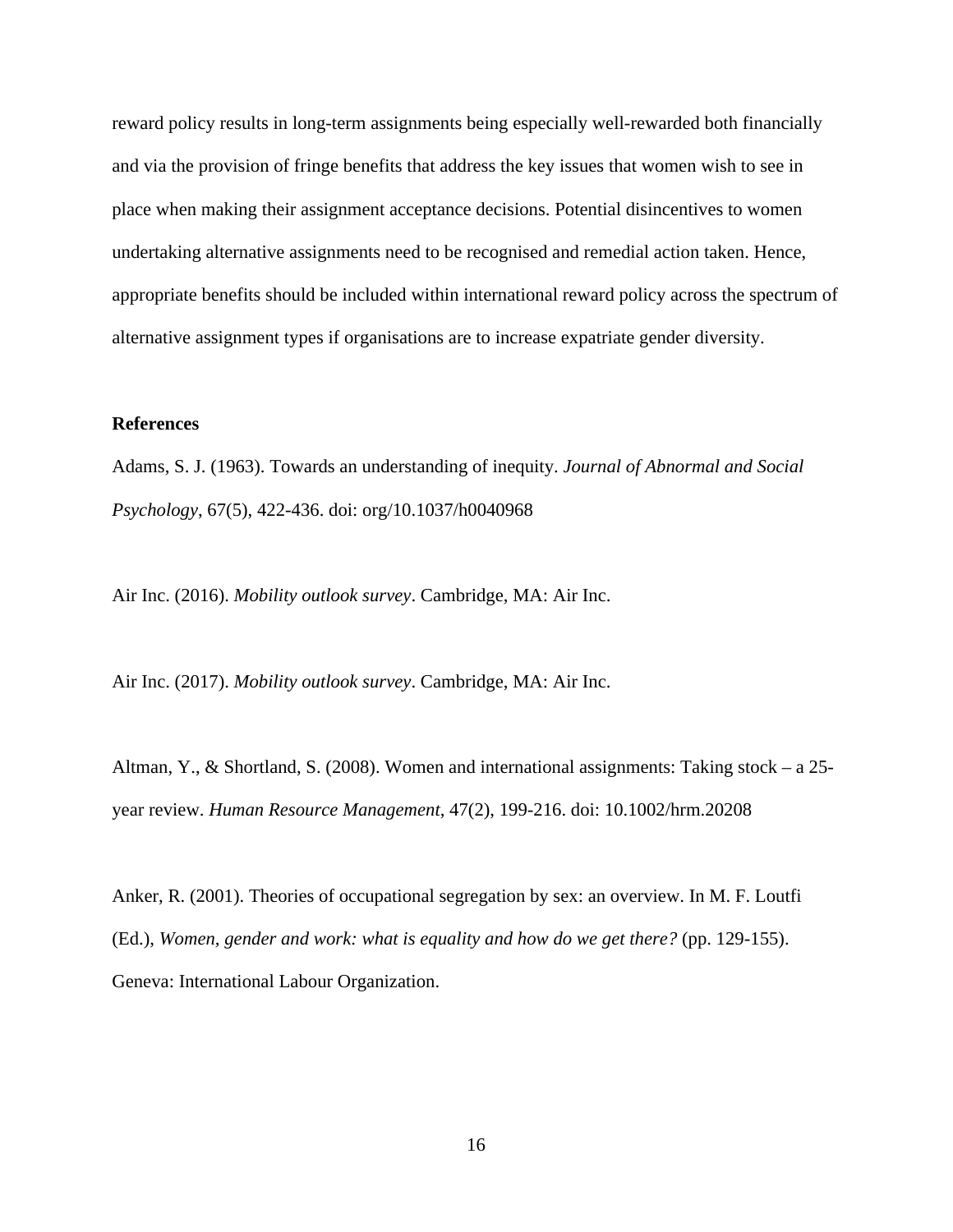Braun, V., & Clarke, V. (2006). Using thematic analysis in psychology. *Qualitative Research in Psychology*, 3(2), 77-101. doi: org/10.1191/1478088706qp063oa

Brookfield Global Relocation Services (Brookfield). (2016). *Breakthrough to the future of global talent mobility: 2016 global mobility trends survey*. Chicago, IL: Brookfield Global Relocation Services.

Collis, J., & Hussey, R. (2009). *Business research: a practical guide for undergraduate and postgraduate students*. Basingstoke, UK: Palgrave Macmillan.

Dickmann, M., Doherty, N., Mills, T., & Brewster, C. (2008). Why do they go? Individual and corporate perspectives on the factors influencing the decision to accept an international assignment. *The International Journal of Human Resource Management*, 19(4) 731-751. doi: [org/10.1080/09585190801953749](http://dx.doi.org/10.1080/09585190801953749)

Eisenhardt, K. M. (1989). Building theories from case study research. *Academy of Management Review*, 14(4), 532-550. doi: org/10.4135/9781412986274.n1

Hippler, T. (2009). Why do they go? Empirical evidence of employees' motives for seeking or accepting relocation. *The International Journal of Human Resource Management*, 20(6), 1381- 1401. doi: [org/10.1080/09585190902909889](http://dx.doi.org/10.1080/09585190902909889)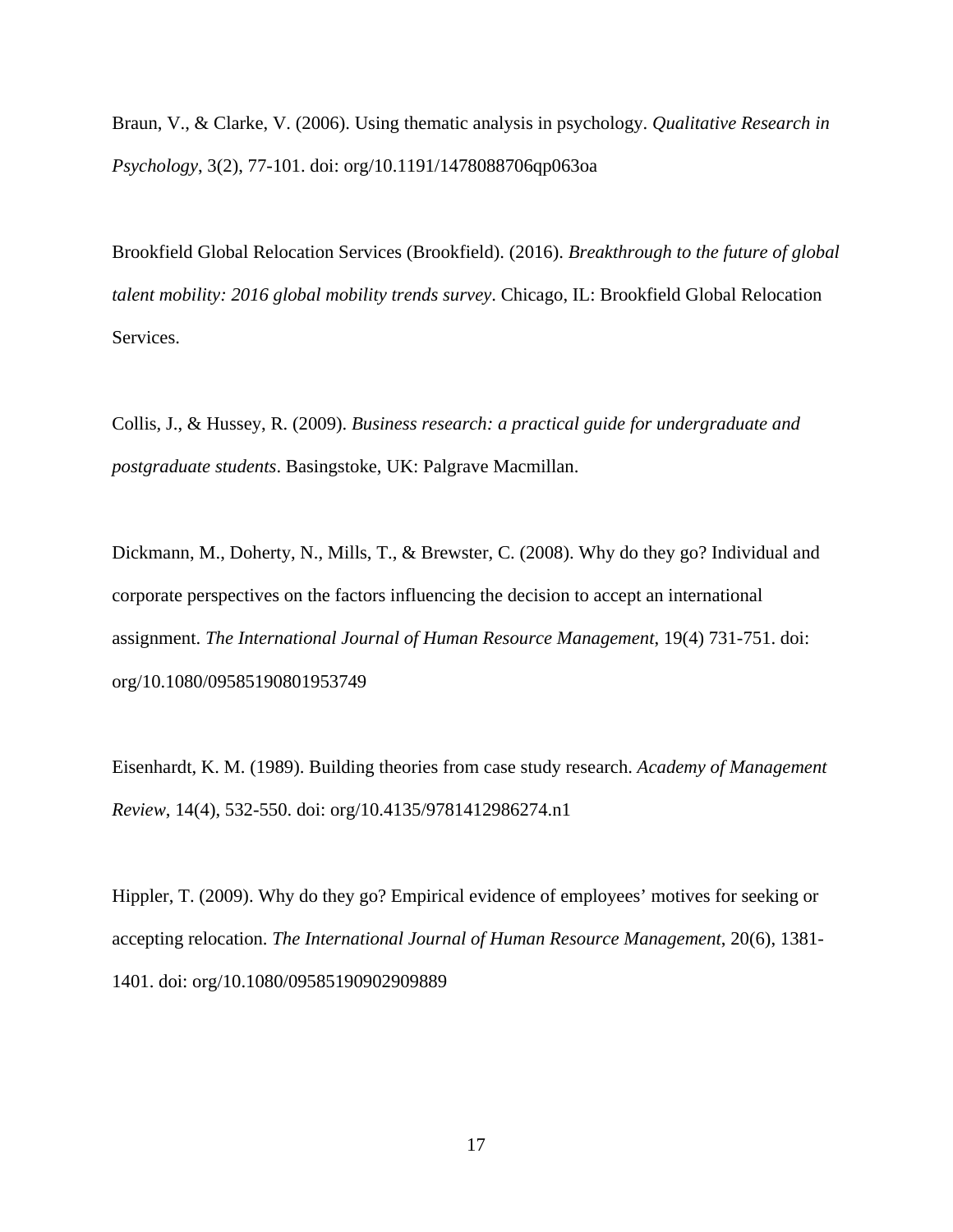IDS. (2002). *International assignments*. IDS Studies, 728(May). London: Incomes Data Services Ltd.

McNulty, Y. (2014). Modern expatriation through the lens of global careers, psychological contracts, and individual return on investment. *Global Business and Organizational Excellence*, 33(3), 6-22. doi: 10.1002/joe.21541

ORC Worldwide. (2007). *2006 Worldwide survey of international assignment policies and practices*. New York, NY: ORC Worldwide.

Pate, J., & Scullion, H. (2010). The changing nature of the traditional expatriate psychological contract. *Employee Relations*, 32(1), 56-73. doi: [org/10.1108/01425451011002761](http://dx.doi.org/10.1108/01425451011002761)

Rosen, S. (1986). The theory of equalizing differences. In O. Ashenfelter & R. Layard (Eds.), *Handbook of labor economics, volume 1*. (pp. 641-692). Amsterdam: Elsevier Science Publishers B.V.

Saunders, M., Lewis, P., & Thornhill, A. (2009). *Research methods for business students*. Harlow, UK: Pearson Education.

Shortland, S. (2014). Women expatriates: a research history. In K. Hutchings, & S. Michailova (Eds.), *Research handbook on women in international management* (pp. 18-44). Cheltenham, UK: Edward Elgar.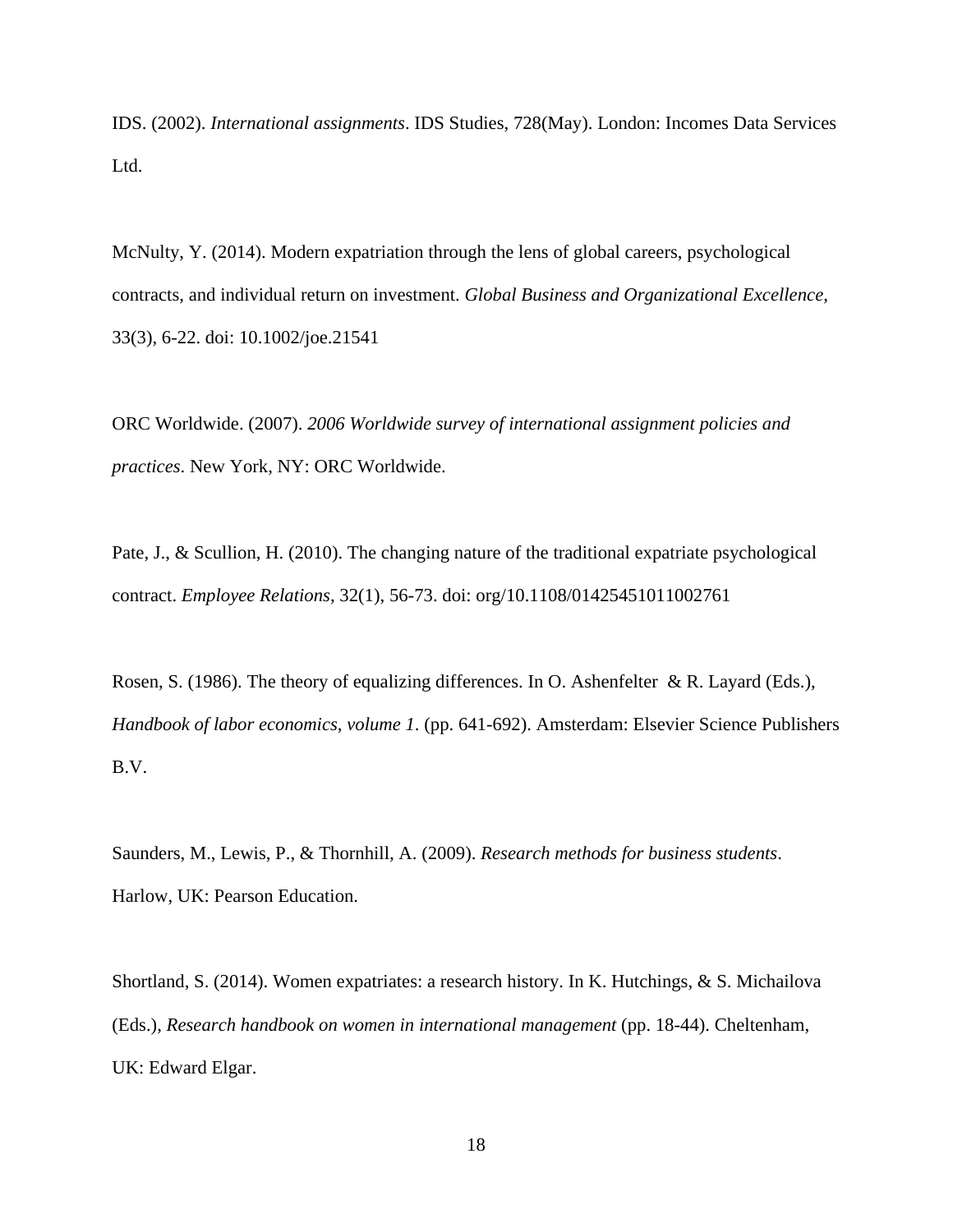Shortland, S. (2016). The purpose of expatriation: why women undertake international assignments. *Human Resource Management*, 55(4), 655-678. doi: 10.1002/hrm.21686

Shortland, S., & Perkins, S. J. (2016). Long-term assignment reward (dis)satisfaction outcomes: hearing women's voices. *Journal of Global Mobility*, 4(2), 225-250. doi: [org/10.1108/JGM-04-](http://dx.doi.org/10.1108/JGM-04-2015-0011) [2015-0011](http://dx.doi.org/10.1108/JGM-04-2015-0011)

Suutari, V., Tornikoski, C., & Mäkelä, L. (2012). Career decision making of global careerists. *The International Journal of Human Resource Management*, 23(16), 3455-3478. doi: [org/10.1080/09585192.2011.639026](http://dx.doi.org/10.1080/09585192.2011.639026)

Warneke, D., & Schneider, M. (2011). Expatriate compensation packages: what do employees prefer? *Cross Cultural Management: An International Journal*, 18(2), 236-256. doi: [org/10.1108/13527601111126049](http://dx.doi.org/10.1108/13527601111126049)

Welch, D. (1994). Determinants of international human resource management approaches and activities: a suggested framework. *Journal of Management Studies*, 31(2), 139-164. doi: 10.1111/j.1467-6486.1994.tb00769.x

Yin, R. K. (2009). *Case study research: design and methods*. Thousand Oaks, CA: Sage.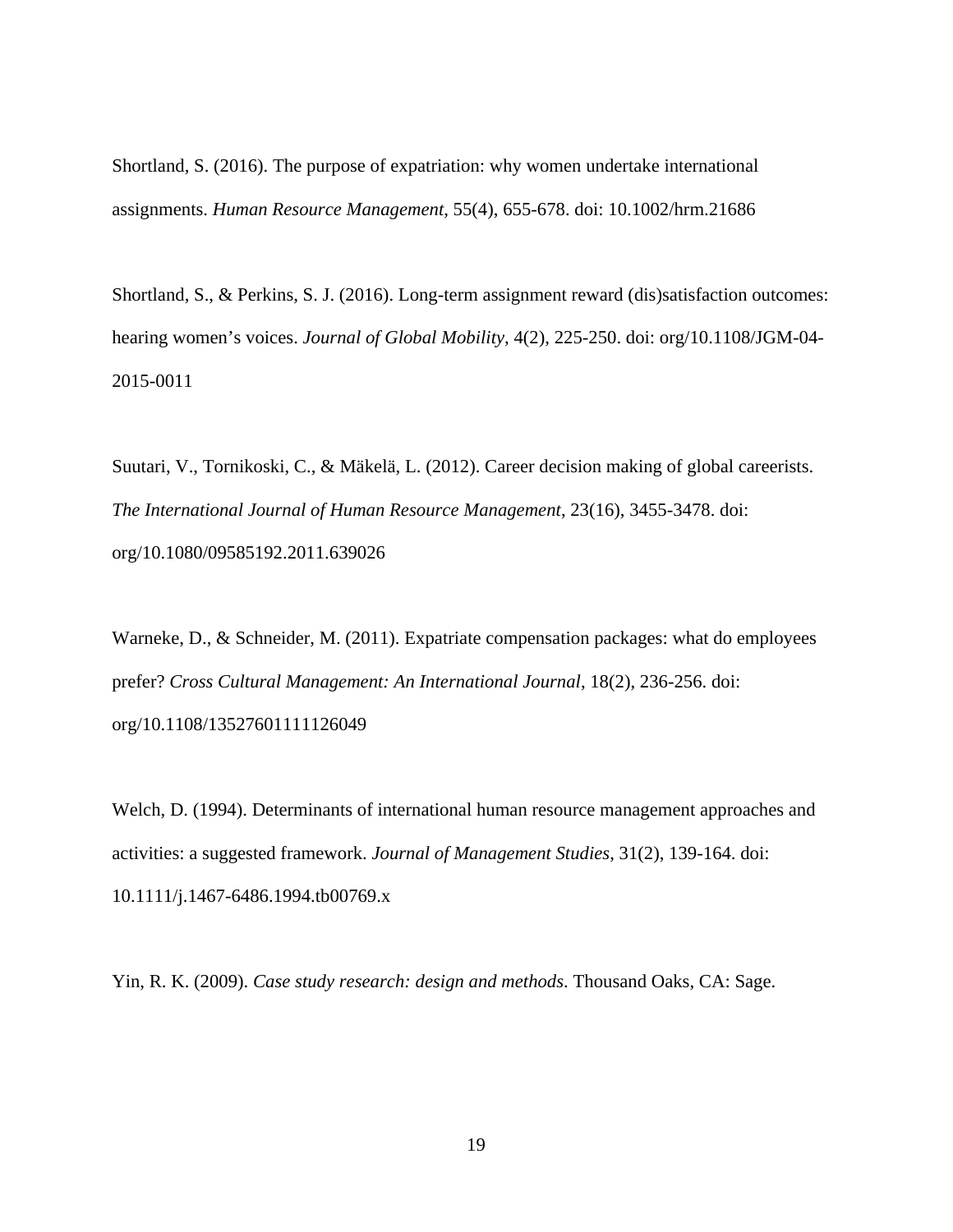Zhu, J., Wanberg, C. R., Harrison, D. A., & Diehn, E. W. (2016). Ups and downs of the expatriate experience? Understanding work adjustment trajectories and career outcomes. *Journal of Applied Psychology*, 101(4), 549-568. doi: [10.1037/apl0000073](https://doi.org/10.1037/apl0000073)